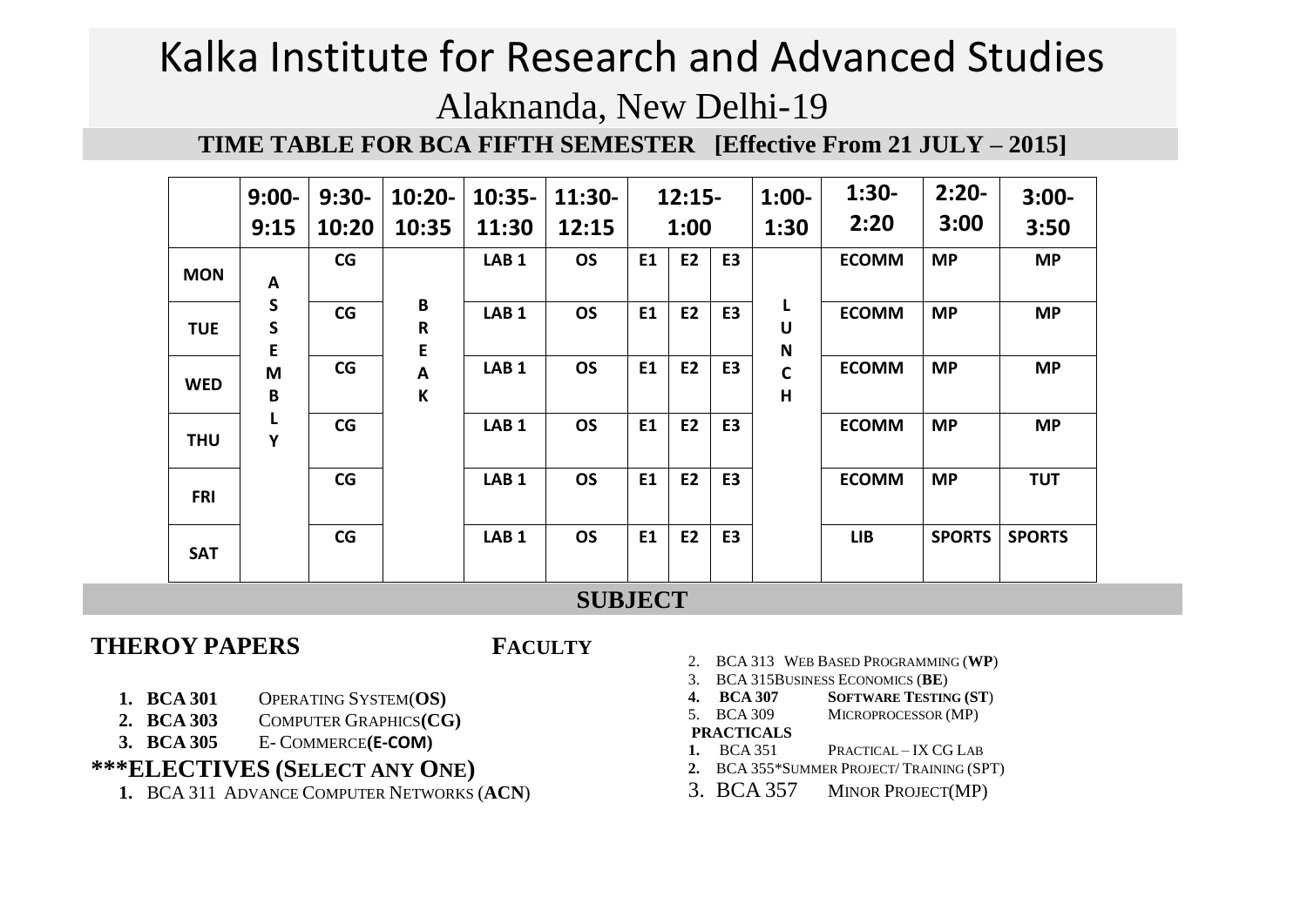# **TIME TABLE FOR BCA THIRD SEMESTER [Effective From 217 JULY – 2015]**

|            | $9:00-$      | $9:30-$     | $10:20 -$   | $10:35-$     | $11:30-$ | $12:20-$      | $1:10-$     | $1:30-$     | $2:20-$    | $3:00 - 3:50$         |
|------------|--------------|-------------|-------------|--------------|----------|---------------|-------------|-------------|------------|-----------------------|
|            | 9:15         | 10:20       | 10:35       | 11:30        | 12:20    | 1:10          | 1:30        | 2:20        | 3:00       |                       |
| <b>MON</b> |              | <b>OOPS</b> |             | <b>MATHS</b> | $C++LAB$ | <b>VB LAB</b> |             | <b>FEDT</b> | <b>CA</b>  | PA                    |
|            | A            |             |             |              |          |               |             |             |            |                       |
| <b>TUE</b> | $\mathsf{s}$ | <b>OOPS</b> | B           | <b>MATHS</b> | $C++LAB$ | <b>VB LAB</b> |             | <b>FEDT</b> | <b>CA</b>  | PA                    |
|            | S            |             | $\mathsf R$ |              |          |               | U           |             |            |                       |
| <b>WED</b> | E            | <b>OOPS</b> | E           | <b>MATHS</b> | $C++LAB$ | <b>VB LAB</b> | $\mathbf N$ | <b>FEDT</b> | <b>CA</b>  | PA                    |
|            | M            |             | A           |              |          |               | $\mathbf C$ |             |            |                       |
| <b>THU</b> | B            | <b>OOPS</b> | $\mathsf K$ | <b>MATHS</b> | $C++LAB$ | <b>VB LAB</b> | н           | <b>FEDT</b> | <b>CA</b>  | PA                    |
|            |              |             |             |              |          |               |             |             |            |                       |
| <b>FRI</b> | Y            | <b>OOPS</b> |             | <b>MATHS</b> | $C++LAB$ | <b>VB LAB</b> |             | <b>FEDT</b> | <b>CA</b>  | PA                    |
| <b>SAT</b> |              | PA          |             | <b>MATHS</b> | $C++LAB$ | <b>VB LAB</b> |             | <b>FEDT</b> | <b>LIB</b> | <b>SPORTS</b><br>/CCA |

# **SUBJECT**

### **THEROY PAPERS**

- 1. BCA 201 MATHEMATICS III
- 2. BCA 20 COMPUTER ARCHITECTURE(CA)
- 3. BCA 20 FRONT END DESIGN TOOL VB.NET(FEDT**)**
- 4. BCA 207 PRINCIPLES OF ACCOUNTING(PA)
- 5. BCA 209 OBJECT ORIENTED PROGRAMMING USING

 $C_{++}$ .

### **PRACTICALS**

- 1. BCA 251 PRACTICAL V .NET LAB
- **2.** BCA 253 PRACTICAL VI C++ LAB
- 3. BCA 255 SOFTWARE DEVELOPMENT SKILLS